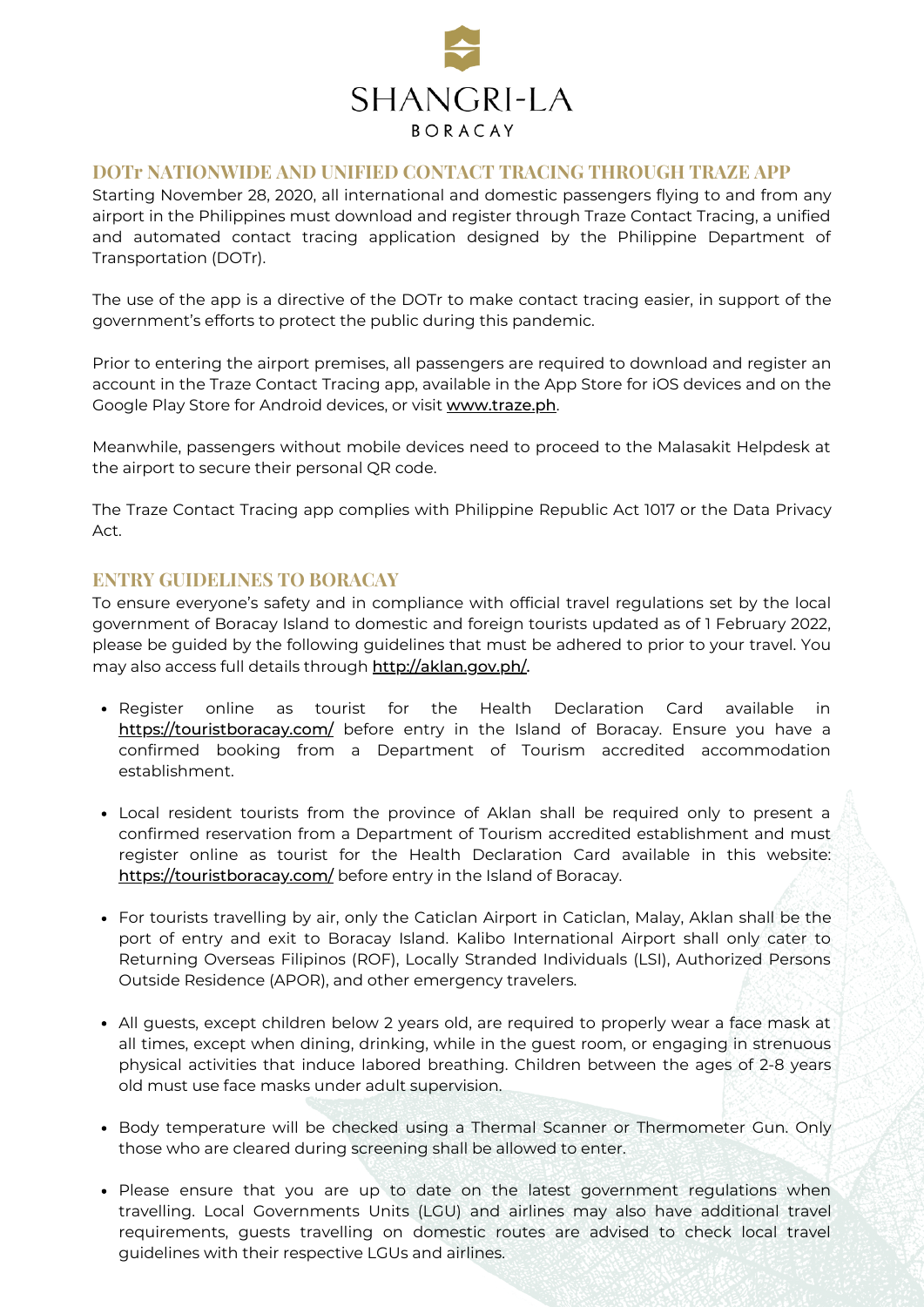

# **REQUIREMENTS FOR ENTRY TO BORACAY FOR FOREIGN AND DOMESTIC TOURISTS** *effective 1 February 2022\**

Before accomplishing the Online Health Declaration Card (OHDC) application for adults and children, including infants (if applicable), please make sure you have digital copies of the following documentary requirements in your device:

(File extensions with jpg, jpeg, png or pdf with maximum size of 2MB per file are acceptable. For reducing image size, you may check the how to **[https://aklan.gov.ph](https://apc01.safelinks.protection.outlook.com/?url=https%3A%2F%2Faklan.gov.ph%2F&data=04%7C01%7Cmica.cordero%40shangri-la.com%7Cff28fedd4a55478cf61008d9b5220d63%7Cb4b94aa124084fce9babf498c1f95951%7C0%7C0%7C637739980140035216%7CUnknown%7CTWFpbGZsb3d8eyJWIjoiMC4wLjAwMDAiLCJQIjoiV2luMzIiLCJBTiI6Ik1haWwiLCJXVCI6Mn0%3D%7C3000&sdata=hF3oRJ%2BnAqL5tmjyZEyjnBd1cYQwluJcLCKZusGpue8%3D&reserved=0)** under Tourism or you may click [here](https://apc01.safelinks.protection.outlook.com/?url=https%3A%2F%2Faklan.gov.ph%2Fguide-for-resizing-image%2F&data=04%7C01%7Cmica.cordero%40shangri-la.com%7Cff28fedd4a55478cf61008d9b5220d63%7Cb4b94aa124084fce9babf498c1f95951%7C0%7C0%7C637739980140045215%7CUnknown%7CTWFpbGZsb3d8eyJWIjoiMC4wLjAwMDAiLCJQIjoiV2luMzIiLCJBTiI6Ik1haWwiLCJXVCI6Mn0%3D%7C3000&sdata=sM5IIUZHMCOfgHHQHAz13XMGgAWeMjbSVDM6BB%2BTzEM%3D&reserved=0))

- 1. Proof of Identification with Philippine Residency/Passport for Foreigners/OFWs/OFs
- 2. Proof of Vaccination Status
	- a. For Fully-Vaccinated Tourists
		- VaxCertPH COVID-19 Vaccination Certificate with full vaccination status from [https://vaxcert.doh.gov.ph/](https://apc01.safelinks.protection.outlook.com/?url=https%3A%2F%2Fvaxcert.doh.gov.ph%2F&data=04%7C01%7Cmica.cordero%40shangri-la.com%7Cff28fedd4a55478cf61008d9b5220d63%7Cb4b94aa124084fce9babf498c1f95951%7C0%7C0%7C637739980140045215%7CUnknown%7CTWFpbGZsb3d8eyJWIjoiMC4wLjAwMDAiLCJQIjoiV2luMzIiLCJBTiI6Ik1haWwiLCJXVCI6Mn0%3D%7C3000&sdata=m%2FCvOKqBAi%2BwCX92WB02CRY1s%2FLvvB2IJpdyxVpuvao%3D&reserved=0); OR
		- Locally-issued Vaccination Card/ID with full vaccination status and with verifiable QR Code; OR
		- Locally-issued Vaccination Card/ID with full vaccination status and with Certificate of Vaccination from vaccination center with contact details; OR
		- World Health Organization International Certificate of Vaccination and Prophylaxis / Vaccination Card or Vaccination Certificate issued Abroad

### b. For Unvaccinated or Partially Vaccinated Tourists or in the absence of the above-mentioned documents:

- RT-PCR Negative Result Certificate (saliva, nasopharyngeal or oropharyngeal) with date of extraction within 72 hours to date of travel ([https://hfsrb.doh.gov.ph/list-of-licensed](https://apc01.safelinks.protection.outlook.com/?url=https%3A%2F%2Fhfsrb.doh.gov.ph%2Flist-of-licensed-covid-19-testing-facilities%2F&data=04%7C01%7Cmica.cordero%40shangri-la.com%7Cff28fedd4a55478cf61008d9b5220d63%7Cb4b94aa124084fce9babf498c1f95951%7C0%7C0%7C637739980140055208%7CUnknown%7CTWFpbGZsb3d8eyJWIjoiMC4wLjAwMDAiLCJQIjoiV2luMzIiLCJBTiI6Ik1haWwiLCJXVCI6Mn0%3D%7C3000&sdata=FkcQA3RB4TN2r%2FBrtoDW%2FUw3qmPXF3nbmxZzDBfiLAo%3D&reserved=0)covid-19-testing-facilities/)
- c. For children below 12 years old
	- **Please accomplish the Certificate of Undertaking Travelling with Minors template in** [https://aklan.gov.ph](https://apc01.safelinks.protection.outlook.com/?url=https%3A%2F%2Faklan.gov.ph%2F&data=04%7C01%7Cmica.cordero%40shangri-la.com%7Cff28fedd4a55478cf61008d9b5220d63%7Cb4b94aa124084fce9babf498c1f95951%7C0%7C0%7C637739980140055208%7CUnknown%7CTWFpbGZsb3d8eyJWIjoiMC4wLjAwMDAiLCJQIjoiV2luMzIiLCJBTiI6Ik1haWwiLCJXVCI6Mn0%3D%7C3000&sdata=CGrF%2Be9TnzMxmabTpJUIs9OgEgkIdKky2a32kig8pyE%3D&reserved=0) under Tourism or you may click [here](https://apc01.safelinks.protection.outlook.com/?url=https%3A%2F%2Faklan.gov.ph%2Ftravel-details-template%2Fcertificate-of-undertaking-traveling-with-minors%2F&data=04%7C01%7Cmica.cordero%40shangri-la.com%7Cff28fedd4a55478cf61008d9b5220d63%7Cb4b94aa124084fce9babf498c1f95951%7C0%7C0%7C637739980140065197%7CUnknown%7CTWFpbGZsb3d8eyJWIjoiMC4wLjAwMDAiLCJQIjoiV2luMzIiLCJBTiI6Ik1haWwiLCJXVCI6Mn0%3D%7C3000&sdata=GKyRsJs4tV7tYQDkHqLUQu5wXWI8%2FHGS1ooumBCsFdI%3D&reserved=0).
- 3. Hotel Confirmation Letter
- 4. Roundtrip flight travel details via Caticlan Airport
	- For Tourists coming from Western Visayas and Aklanon Tourists residing in Aklan: If using private vehicles, please upload a photo of car plate; If taking public transportation, use the Certificate of [Undertaking](https://apc01.safelinks.protection.outlook.com/?url=https%3A%2F%2Faklan.gov.ph%2Ftravel-details-template%2Fcertificate-of-undertaking-travel-details%2F&data=04%7C01%7Cmica.cordero%40shangri-la.com%7Cff28fedd4a55478cf61008d9b5220d63%7Cb4b94aa124084fce9babf498c1f95951%7C0%7C0%7C637739980140065197%7CUnknown%7CTWFpbGZsb3d8eyJWIjoiMC4wLjAwMDAiLCJQIjoiV2luMzIiLCJBTiI6Ik1haWwiLCJXVCI6Mn0%3D%7C3000&sdata=Sc9fsWOBetOFFbri4cDFNtCyMUlwbtv1i4WeSqXX7ew%3D&reserved=0) for Travel Details template in [https://aklan.gov.ph](https://apc01.safelinks.protection.outlook.com/?url=https%3A%2F%2Faklan.gov.ph%2F&data=04%7C01%7Cmica.cordero%40shangri-la.com%7Cff28fedd4a55478cf61008d9b5220d63%7Cb4b94aa124084fce9babf498c1f95951%7C0%7C0%7C637739980140075196%7CUnknown%7CTWFpbGZsb3d8eyJWIjoiMC4wLjAwMDAiLCJQIjoiV2luMzIiLCJBTiI6Ik1haWwiLCJXVCI6Mn0%3D%7C3000&sdata=lgOORcrGc1XIYihjGDbfKBW3qgwI%2BU%2BqyK0WG9%2FYTC0%3D&reserved=0) under Tourism.

View a list of **Shangri-La Boracay's partnered [laboratories](https://www.canva.com/design/DAEv-1dECws/FZRl1_XNJqf2qCxsHUezUg/view?utm_content=DAEv-1dECws&utm_campaign=designshare&utm_medium=link&utm_source=sharebutton)** to take advantage of specially discounted rates, exclusive to guests with confirmed bookings.

\**Executive Order No. 001-A Series of 2022 from the Office of the Provincial Governor of the Province of Aklan, including other requirements set by the Inter-Agency Task Force on Emerging Infectious Diseases (IATF-EID)*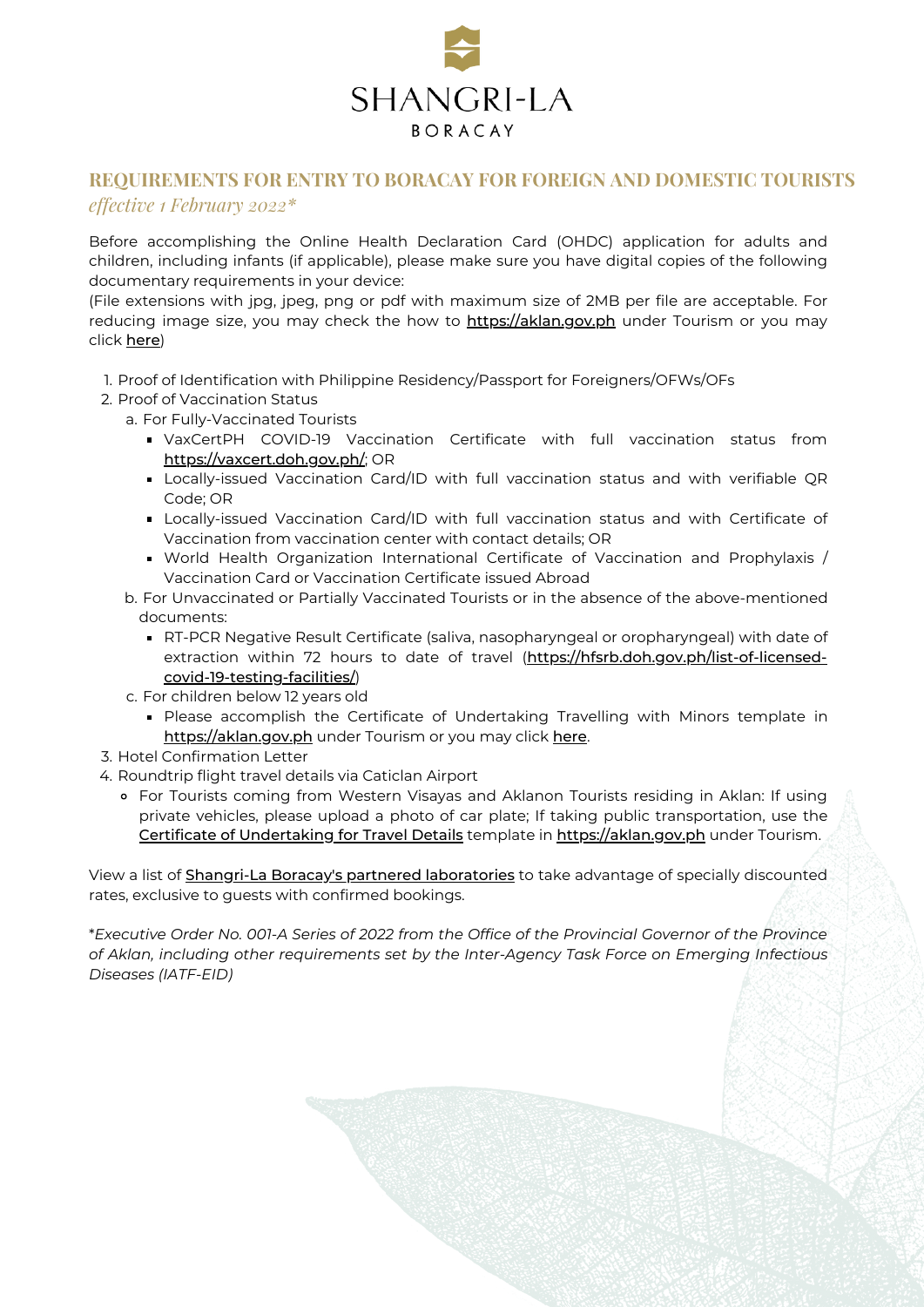

# **STEPS IN ACQUIRING YOUR OHDC QR CODES:**

- 1. Access <u>[https://www.touristboracay.com/](https://apc01.safelinks.protection.outlook.com/?url=https%3A%2F%2Fwww.touristboracay.com%2F&data=04%7C01%7Cmica.cordero%40shangri-la.com%7Cff28fedd4a55478cf61008d9b5220d63%7Cb4b94aa124084fce9babf498c1f95951%7C0%7C0%7C637739980140075196%7CUnknown%7CTWFpbGZsb3d8eyJWIjoiMC4wLjAwMDAiLCJQIjoiV2luMzIiLCJBTiI6Ik1haWwiLCJXVCI6Mn0%3D%7C3000&sdata=%2B8MYN56JxX7Wp%2BK%2Ft2av0Wq9t%2Fm9NvBMMGEJkyRIHPk%3D&reserved=0)</u> and choose Boracay in the Where To page.
- 2. Fill out required fields.
- Click corresponding button "Attach Documents" for individual documentary 3.requirements. Wait until all files are uploaded.
	- o If unable to attach or is unsuccessful, please click "clear form" button.
	- If you receive a message saying "size validation failed", the attached file exceeded 2MB and you need to resize file. If you need help in reducing image size, please click [here](https://apc01.safelinks.protection.outlook.com/?url=https%3A%2F%2Faklan.gov.ph%2Fguide-for-resizing-image%2F&data=04%7C01%7Cmica.cordero%40shangri-la.com%7Cff28fedd4a55478cf61008d9b5220d63%7Cb4b94aa124084fce9babf498c1f95951%7C0%7C0%7C637739980140085189%7CUnknown%7CTWFpbGZsb3d8eyJWIjoiMC4wLjAwMDAiLCJQIjoiV2luMzIiLCJBTiI6Ik1haWwiLCJXVCI6Mn0%3D%7C3000&sdata=%2FHy4TMznMNUw157qmljcgL2UoJjsG5SgYp6QMeoNtu8%3D&reserved=0).
	- Please ensure that you have uploaded complete, correct, clear and authentic documents to prevent your OHDC from being invalidated.

4. Enter Captcha, then click submit. If unable to submit, please ensure that all required fields are filled up and attachments are successfully uploaded.

5. A confirmation page will display your OHDC QR CODE and a download button. Click the Preview and Download button to download your OHDC to your device. Please SAVE or PRINT or SCREENSHOT a copy.

Please apply for OHDC ONLY ONCE at least three (3) days prior to your flight/travel to avoid delays. You may experience problems with your QR Code if you file multiple applications for the same person with same travel date. Due to volume of applications received, the Boracay Validation team cannot guarantee processing if you send your documents six (6) hours before your flight/travel.

Keep the OHDC QR Code with you at all times. Have a printed or digital copy. The QR Code will be used in the ports of entry/exit (land, air, sea) as well as in accessing services in Boracay Island.

For any issues in your OHDC QR Code, you may do the following:

- Use your reference code to check the status of the validation of your QR Code in 1. [https://www.touristboracay.com](https://apc01.safelinks.protection.outlook.com/?url=https%3A%2F%2Fwww.touristboracay.com%2F&data=04%7C01%7Cmica.cordero%40shangri-la.com%7Cff28fedd4a55478cf61008d9b5220d63%7Cb4b94aa124084fce9babf498c1f95951%7C0%7C0%7C637739980140095183%7CUnknown%7CTWFpbGZsb3d8eyJWIjoiMC4wLjAwMDAiLCJQIjoiV2luMzIiLCJBTiI6Ik1haWwiLCJXVCI6Mn0%3D%7C3000&sdata=J9uzpuLCKbGCVGBjLhVgVnr70LW0mT0VF0sRp7jgRWc%3D&reserved=0);
- 2.Send an email to: <u>[travelinfo@aklan.gov.ph](mailto:travelinfo@aklan.gov.ph)</u> or <u>[touristboracay@gmail.com](mailto:touristboracay@gmail.com)</u>; or
- 3.Contact the Travel Info Aklan Assistance Center:
	- 0939 878 0715
	- 0975 580 9013
	- 0995 850 0585

Your OHDC QR Code has an expiry of twelve (12) hours from your accommodation checkout time. If you are extending your stay in Boracay Island, please send an email of a new booking slip to [touristboracay@gmail.com](mailto:touristboracay@gmail.com). Failure to notify the validator may result in your delay in accessing services in Boracay Island and in exiting the ports.

#### IMPORTANT:

- If the validators find issues in your attachments, you will be notified through email, SMS and PHONE CALL and will be given a period within which to comply, otherwise your OHDC QR Code will be invalidated the day before your travel.
- For compliance, please send an email with the attached required documents to [touristboracay@gmail.com](mailto:touristboracay@gmail.com) with the subject – COMPLIANCE-LASTNAME,FIRSTNAME-DATEOFTRAVEL
- We encourage tourists to comply with the requirements and generate their OHDC QR Code at least 7 days prior to your date of travel.